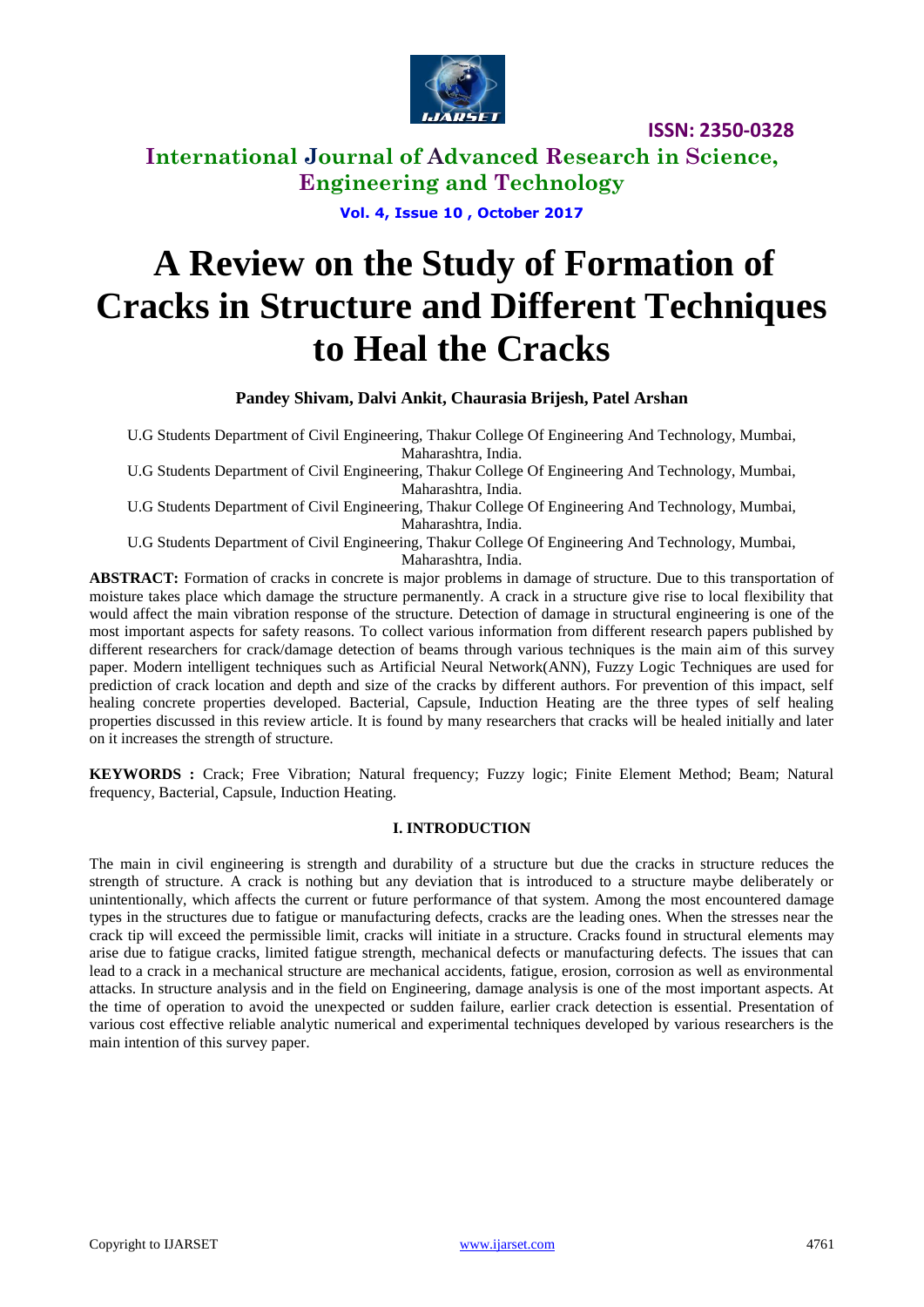

# **International Journal of Advanced Research in Science, Engineering and Technology**

**Vol. 4, Issue 10 , October 2017**



For the safety of the structure, crack/damage is such an important phenomenon to be studied. If a crack is present in a structure, it reduces the stiffness of the structure which in turn reduces the natural frequency of the structure. As a result the dynamic characteristics of the structures are changed. It is very much necessary to ensure that the structure is free from any defect or not; for this purpose we need to detect the crack in the structure. Hence for the detection of cracks various techniques are adapted by different authors. The FINITE ELEMENT METHOD is said to be a mathematical tool to analyze complex structures. Even the commercial software ANSYS is also frequently used for the prediction of the crack location and size, depth of the crack. To overcome the above problems the self healing concrete properties developed. Different mechanism of self healing concrete were tested but still optimize solutions is required. The efficiency of self healing concrete method is determined by regaining it's mechanical properties like regain it's strength, stiffness, etc after cracks were healed.



Fig. Cracks in structure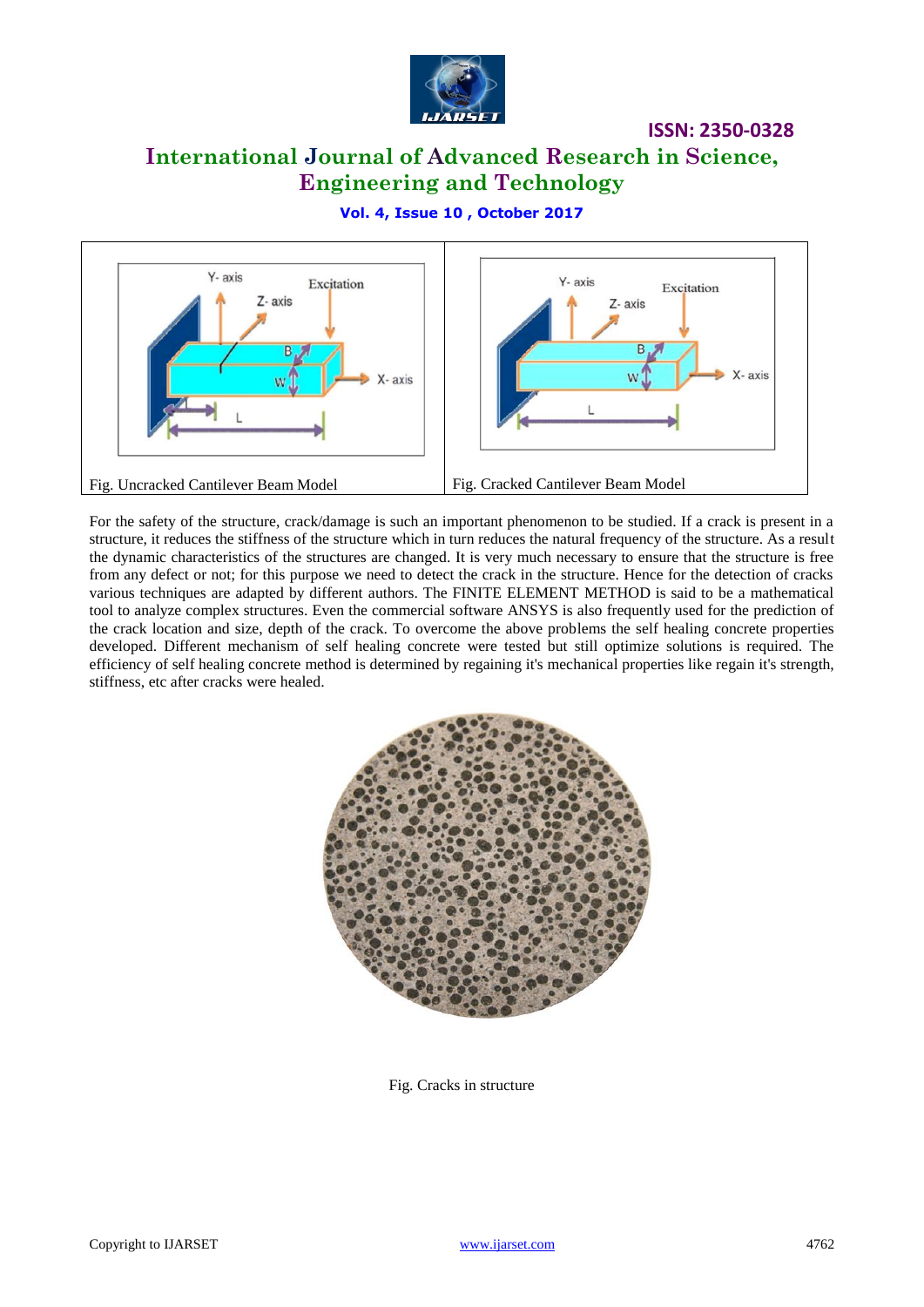

# **International Journal of Advanced Research in Science, Engineering and Technology**

**Vol. 4, Issue 10 , October 2017**

#### **II. RESEARCH OF DIFFERENT RESEACHERS ON CRACK DETECTION ON STRUCTURAL BEAMS**

Many attempts have been made to detect cracks using vibration monitoring technique as the presence of cracks changes the dynamic characteristics of the structures. A crack in aluminium cantilever beam was analyzed using such a vibration monitoring technique. The aluminium cantilever beam containing a crack was excited by accelerometer. Digital Storage Oscilloscope was used for finding the experimental result frequency. 3D graph of normalized frequency was plotted in terms of crack depth and location.

#### **III. MATERIAL AND METHODOLOGY ASSUMPTIONS**

Following assumptions were made for the purpose of identification of cracks :

- 1. The crack is open
- 2. The crack is regular over the surface of the specimen and it is simultaneously uniform in propagation.
- 3. The crack is a transvers crack.
- 4. The beam containing the crack is a long beam.
- **5.** The vibrations are not axial but flexural in nature.

#### **IV. MATERIAL SELECTION**

There is a vast use of structural steels in various structures such as towers, water tanks, bunkers, beams, domes, folded plates, trusses, bridges, chimneys, space frames, silos, offshore platforms etc. As a result structural steel have been used widely for making various specimens and structures.

#### **V. SOFTWARES USED IN CRACK DETECTION**

- [1] Matlab : MATLAB is used to plot the 3D surfaces from the data generated from the theoretical data.
- [2] Minitab : MINITAB is the software used to plat contour lines.
- [3] Microsoft Excel : MICROSOFT EXCEL is used to plot three contour lines on the same axix to get their common intersection point.

#### **VI. METHOD OF SELF HEALING CONCRETE**

#### **A. BACTERIAL CONCRETE.**

Sir H.M.Jonkers et al introduce the self healing concrete properties in 2010. It was found that the bacteria were used which is naturally available anywhere on earth surface as well as in rock at depth of 1km or more than that. The various types of bacteria :-

- Bacillus pasteurized
- Bacillus pseudofirmus
- Bacillus cohnii
- Esherichia coli

| 1. | <b>Bacillus</b> pasteurized |  |
|----|-----------------------------|--|
|    |                             |  |
|    |                             |  |
|    |                             |  |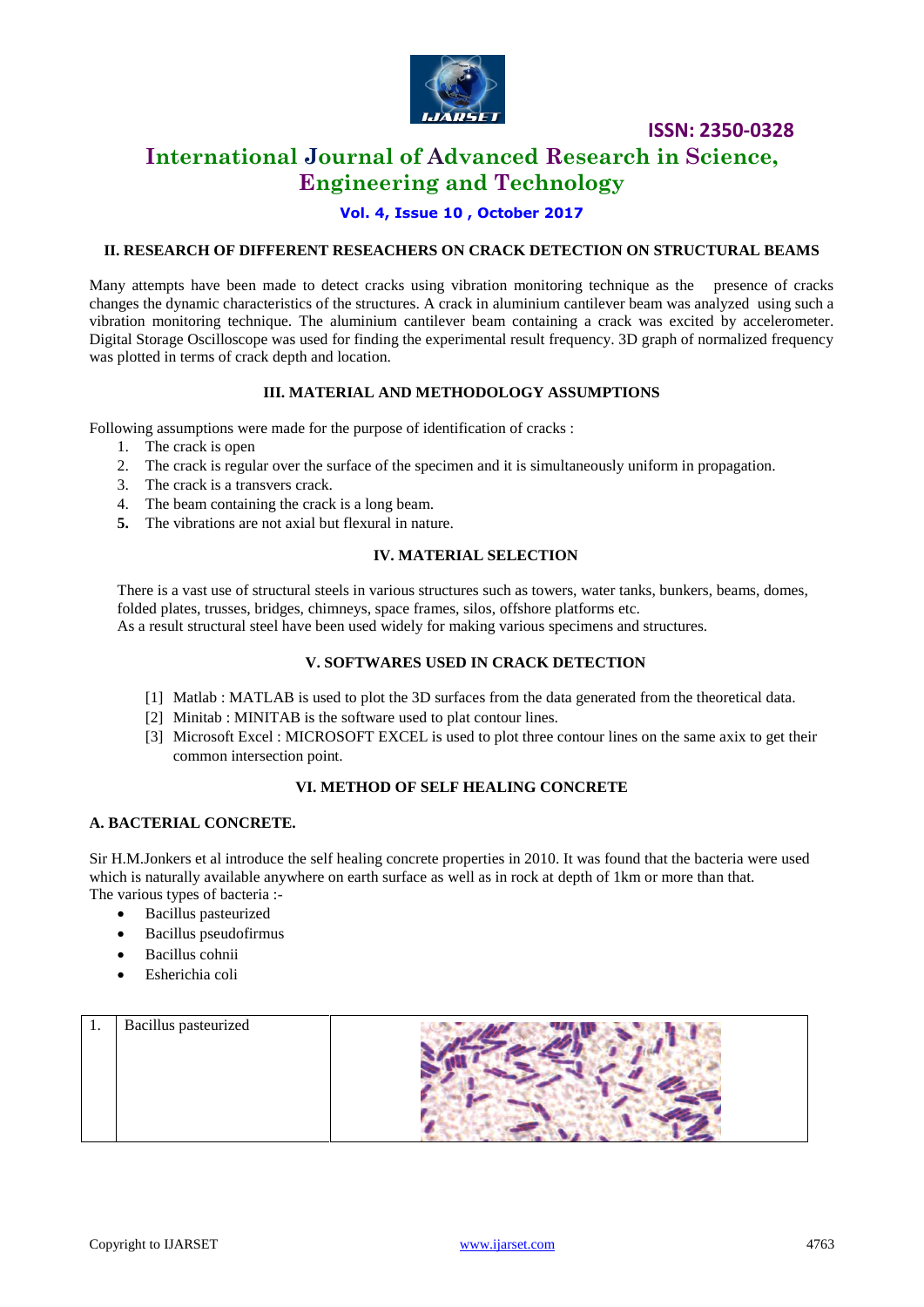

# **International Journal of Advanced Research in Science, Engineering and Technology**

## **Vol. 4, Issue 10 , October 2017**

| 2.               | Bacillus pseudofirmus |  |
|------------------|-----------------------|--|
| $\overline{3}$ . | Bacillus cohnii       |  |
| 4.               | Esherichia coli       |  |

The bacteria are found in desert, rocky and ultra basic environment which is same in internal concrete environment. In this method, the bacteria is mixed with concrete at initial stage. Calcium hydroxide present in concrete structure reacts with atmosphere carbon dioxide and gives a calcium carbonate as a product.

 $CO_2 + Ca(OH)_2 \longrightarrow CACO_3 + H_2O$ 

In bacterial concrete calcium lactate is more efficient due to its metabolic activity.

 $Ca(C_3H_5O_2)_2 + 7O_2 \longrightarrow CaCO_3 + 5CO_2 + 5H_2O$ 

This method is not only use produce calcium carbonate but also carbon dioxide with Portland Ore which is present on surface of cracks. It was concluded that bacteria improves the calcite in cracks which increases the strength of structure later on.

#### **B. CAPSULE METHOD.**

Sir H. M. JONKERS et al selected healing porous asphalt concrete. In capsule method, Bitumen is used in two phase(states) one is liquid phase called as Maltenes and other is solid phase called as Asphaltenes. As soon as bitumen liquid dries it makes asphalt dry & brittle which only affects the few centimeters of the surface. To solve this problem capsules filled with Maltenes were mixed with concrete is used. Later on when cracks occur due to this moisture transportation takes place and capsule breaks and it heals the structure and later on it increases the strength of structure also.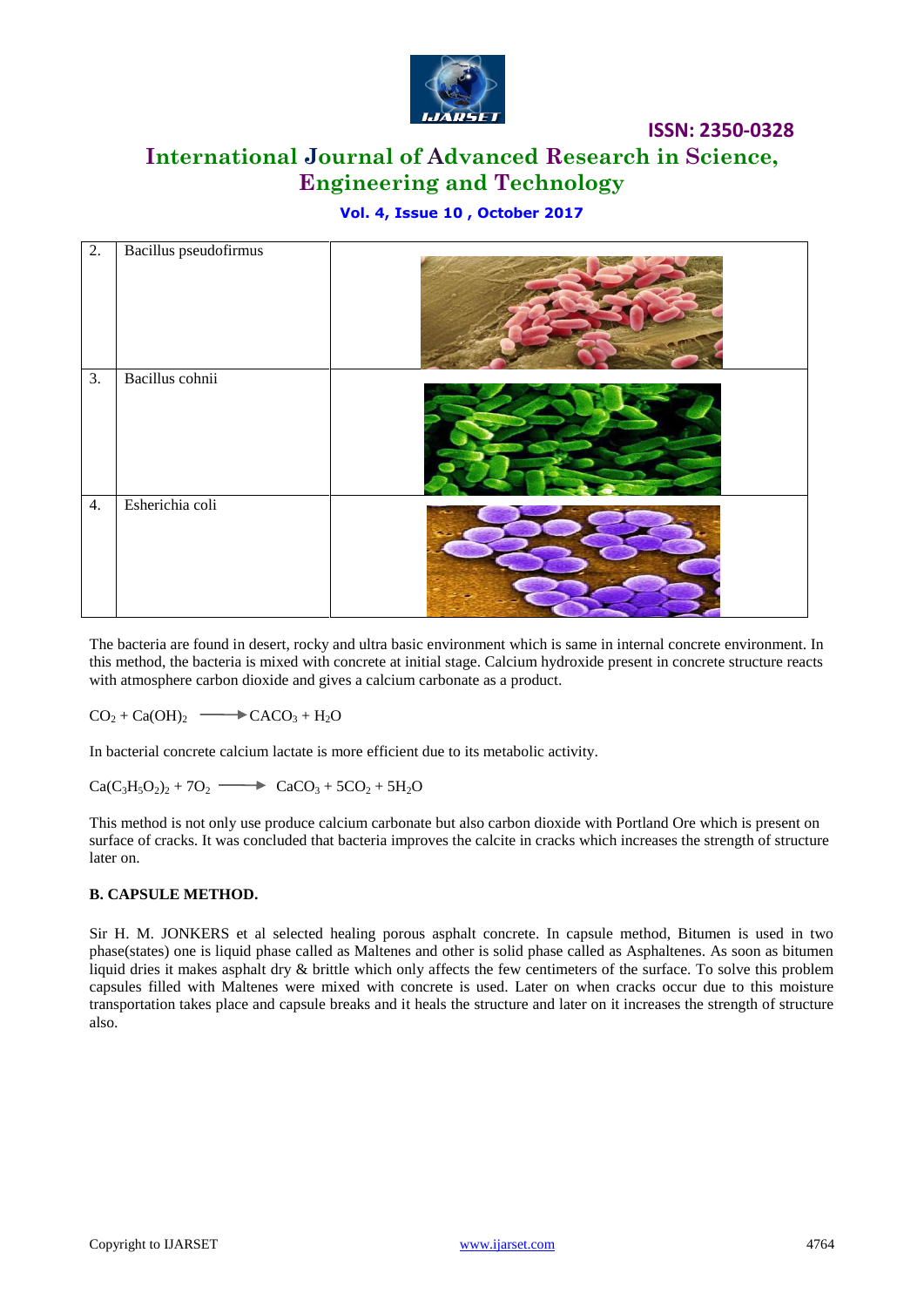

**International Journal of Advanced Research in Science, Engineering and Technology**

## **Vol. 4, Issue 10 , October 2017**



Fig. CAPSULE METHOD

#### **C. SUPER ABSORBENT POLYMER METHOD.**

**N. Ganamanikarnika** study the behavior of super absorbent polymer to heal the cracks. Internal curing is a process of crystallization using substance present in the substrate itself. It is also known as self healing. In this method concrete was mixed with different substance.

| TABLE 1. MIXING FROFORTION OF COMPONENTS (III R2) |                   |                   |                    |                    |              |  |  |  |  |  |
|---------------------------------------------------|-------------------|-------------------|--------------------|--------------------|--------------|--|--|--|--|--|
| <b>CEMENT</b>                                     | <b>FINE</b>       | COARSE            |                    | <b>SUPER</b>       | <b>WATER</b> |  |  |  |  |  |
|                                                   | <b>AGGREGATES</b> | <b>AGGREGATES</b> |                    | <b>PLASTICIZER</b> |              |  |  |  |  |  |
| 620                                               | 520               | 902               | $\mathcal{L}$<br>ت |                    | ر 1 ب        |  |  |  |  |  |

#### **Table 1. MIXING PROPORTION OF COMPONENTS (in kg)**

The mixture of fine and coarse aggregates along with water and super plasticizer for a four minutes. It was concluded that there is decrease in amount of fresh concrete composition in addition of curing water.

#### **VII. CONCLUSION**

The changes in the natural frequencies are the important parameters that determine crack size and location and Researchers are presently focusing on using the fuzzy logic as an effective tool for crack detection.As far as safety is taken into consideration, the fault detection in structures is considered to be the most important engineering problem. In this paper a review is conducted on the detection of cracks in structures.

Bacteria are used to precipitate calcite in cracks. With the help of this method it was concluded that large cracks in reinforced cement can be filled. Bacterial concrete method is better than the other methods because it is eco-friendly than the other methods. According to research group the cost of bacterial concrete is increased by 30% to conventional concrete. It is easy and convenient but more work more work is required due to economical factors. Internal curing in which adding the different types of polymer along with curing water to increase the strength of concrete.

#### **REFERENCES**

[1] Shivam Pandey (2017)," Self Healing Concrete : A Review ", TATA MaGraw Hill, (2017).

[2] Shivam Pandey (2017),"A Review On Different Techniques Of Self Healing Concrete", International Journal Of Science And Research (IJSR), Volume 6 Issue 2, February 2017, pg no. 49 - 52, ISSN: 2319 - 7064.

[3] H.M.Jonkers (2011), "Bacteria-based Self-healing concrete", "HERON volume-56 (2011) no.1/2", pg no. 1-12.

[4] Mayur Shantilal Vekariya (2013), "Bacterial Concrete: New Era For Construction Industry", International Journal of Engineering Trends and Technology (IJETT), Volume-4, 9 - September -2013, pg no. 4128 - 4137, ISSN : 2231 - 5381.

[7] Miss. More Rajashree Balashaeb,"A Review paper on Detection of Cracks Location & Cracks Depth by using fuzzy logic", International Journal of Innovation in Engineering, Research & Technology (IJIERT), ISSN No. 2394-3696.

[8] Pramod Kumar, " 7 Detection & Prediction of Cracks in structure : A Review", International Research Journal of Engineering & Technology (IRJET), Volume 2 Issue 9, Dec 2015. ISSN : 72365-0056.

[9] H.M.Jonkers (2010), "Recent advances on self healing", Proceeding of FraMCoS - 7, May 23 28, 2010, pg no. 291 - 298

<sup>[5]</sup> M. Hanumanth Rao, (2015), "Experimental study on Bacterial cement composites", International Journal of Computer Engineering in Research Trends, Volume 2, 12 December 2015, pg no. 953-958, ISSN No. 2349-7084.

<sup>[6]</sup> M.V.Seshagiri Rao (2013)," Bioengineered Concrete - A Sustainable Self - Healing Construction Material", Research Journal of Engineering Sciences, vol 2(6), pg no. 45-51, June (2013), ISSN : 2278-9472.